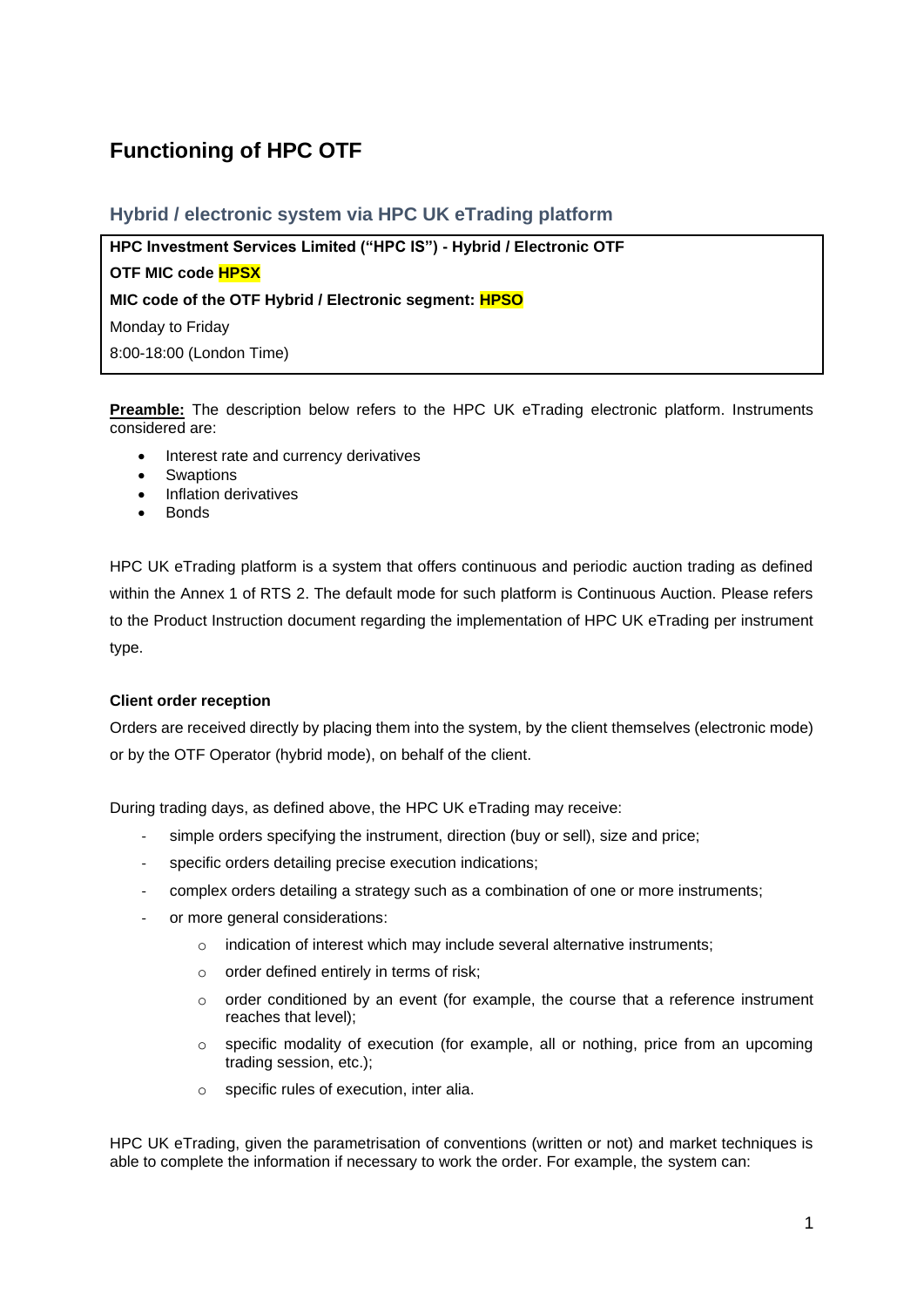- translate the concept of "market size" into an effective quantity when a consensus exists (for example, standard sizes of interest rate options);
- judge whether an order is still valid given the price fluctuations of other instruments;
- determine the appropriate sensitivity ratios for the nominal of a strategy;
- determine the exercise price of an option expressed in relation to the currency, inter alia.

In any case, when it is made available to them, clients can record their orders directly in the OTF (electronic trading). Alternatively, clients can also transmit them to OTF Operators (hybrid negotiation):

- by voice through the recorded phone lines;
- electronically initiated via Bloomberg IB Chat.

### **Pre-trade obligation**

### *Main process*

• Hybrid process - Orders entered by the OTF Operator on behalf of the client

In order to comply with its pre-trade transparency obligation, imposed by Article 8 of the MIFIR Regulation, the OTF Operator enters each order, relating to an eligible financial instrument, in the OTF platform. This platform is linked to internal systems dedicated to pre-trade transparency obligations.

• Electronic process - Orders entered directly into the platform by the client's operator

In order to comply with the pre-trade transparency obligation imposed by Article 8 of the MIFIR Regulation, orders entered by OTF clients' will be routed to internal systems dedicated to pre-trade transparency obligations.

Regardless of the process used, orders are made publicly available (unless exempted) and shared with clients through a publication in a dedicated section of our website.

For this purpose, "an order or indication of actionable interest" means a range of prices (bid or offer), which meets a client formal trading interest. "Formal" means that the client has confirmed, with the OTF Operator, on a registered line or using an IB chat, his willingness to trade.

The following pre-trade transparency waivers for the executable orders and actionable indications of interest (subject to regulatory approval), are considered by HPC IS:

The exemption for large orders from normal market size (LIS)

The LIS methodology is applied according to the principles and calculations defined in Article

13 (2, b, i) and Table 2.3 (Annex III) of RTS 2 and the transparency thresholds published by

ESMA. HPC SA defines in real time the executable orders and actionable indications of interest

that are subject to a waiver, based on the LIS transparency thresholds.

### **Matching orders**

*Continuous auction trading:*

In hybrid and electronic mode, the matching of orders is done by the platform's algorithm.

In order to fulfil its task of execution in a context of imperfect liquidity, the OTF algorithm must carry out a fine management of the information. The OTF's algorithm will take into account the size of the order when it is executed: it will make sure to execute the highest proportion of the order in priority and a partial execution will not be done below a certain appropriate threshold. Accordingly, he will be able to carry out any type of volume arrangement in order to optimise execution (e.g.: a purchase order in relation to two sale orders or meeting a minimum volume).

These reasonings are all programmed into the matching algorithm.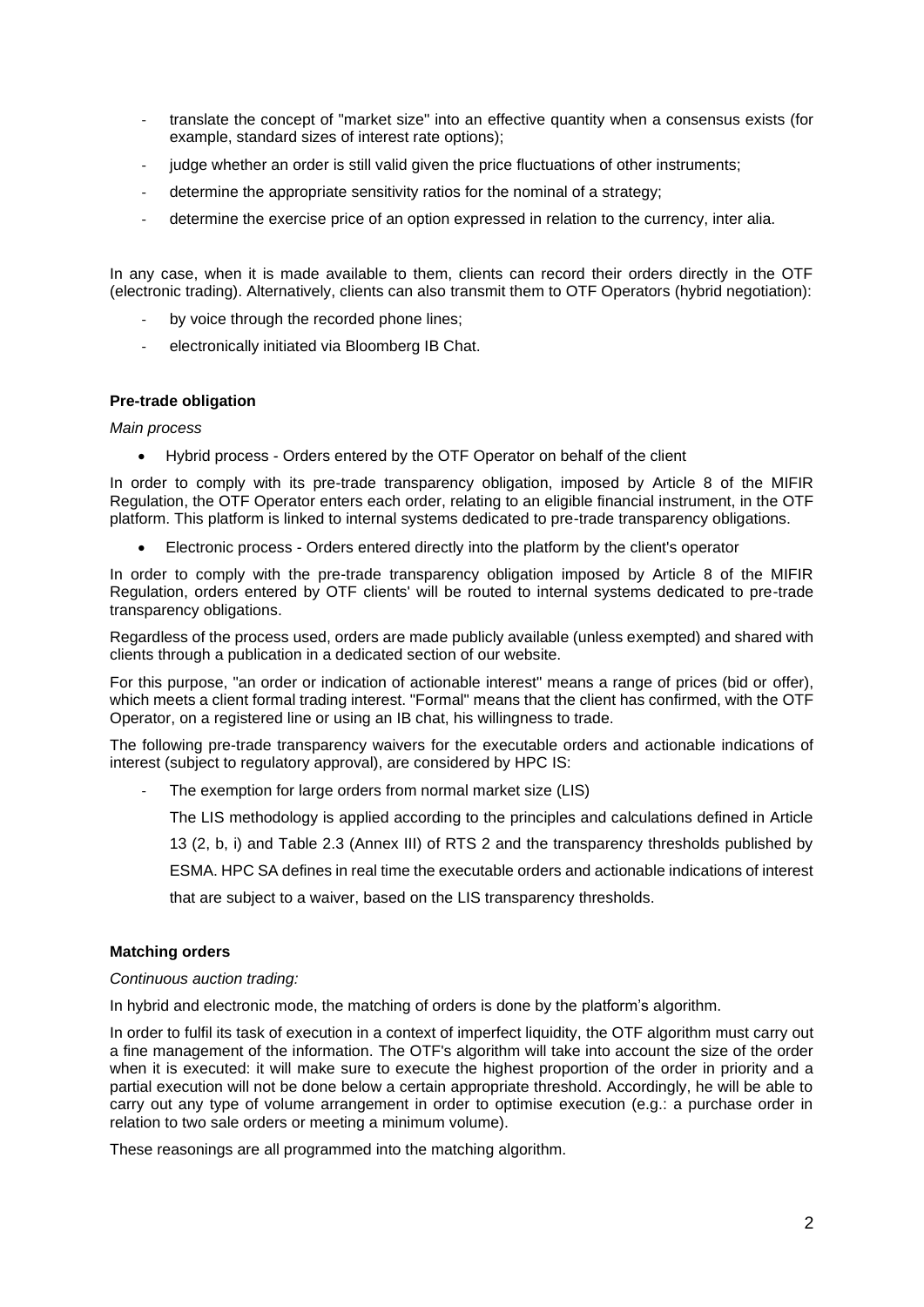Depending on market practices and the discretion of the OTF Operator, the OTF algorithm will be set to dismember a strategy or not, depending on the orders available, to optimise the liquidity of the Market.

In addition, from a facilitation point of view, the OTF Operator may set the OTF algorithm to propose strategies or orders that he considers compatible with the needs of one or more clients, in particular to enable agents to meet around common instruments.

The OTF algorithm organises the matching between the bid and ask price on eligible financial instruments or strategies.

The client notes that the OTF algorithm may need to find several counterparties to adapt a transaction. The OTF Operator exercises his discretion to favour order matching. As such, in the case there are better execution conditions outside the OTF, the OTF operator on behalf of the client or the client itself may retract partially or totally the order for executing it outside the OTF (as OTC transaction or within another venue).

# *Periodic auction trading:*

In the HPC UK eTrading platform, the OTF Operator, depending on the instruments he processes and/or the needs of his clients, may organise a periodic auction, as defined in the Annex to RTS 2 (Annex 1) in order to optimise liquidity.

When the OTF Operator sets up and organises an Electronic Auction Trading Session on the Platform, matching Orders are executed by the Platform's algorithm. There may be multiple Periodic Auction Trading Sessions on any Trading Day.

# *Post-trade transparency*

Following matching of opposite orders, the resulting transaction is executed and the OTF Operator makes the transaction public under the conditions of the deferred or non-deferred publication schedule. This publication will be made in a dedicated section of our website.

Following the same logic as the pre-trade transparency principles set out above, the following post-trade transparency waivers (subject to regulatory approval), are considered by HPC:

- The exemption for large orders from normal market size (LIS)
- The exemption for illiquid instruments

The OTF is linked to internal systems to meet post-trade transparency requirements. The publication is displayed in a dedicated section of our website.

# **Order cancellation**

The fact that an order is placed in the OTF is not a trading guarantee in itself. The Operator of the OTF will make reasonable efforts so the orders are executed.

Unless the Client elects otherwise, unmatched orders will be automatically cancelled at the termination of the auction they were placed in (continuous or periodic), or at the end of the Trading Day.

The OTF Operator is authorised to cancel unmatched orders on behalf of a client, either with the authorisation of the client or on a discretionary basis, in accordance with the OTF rules.

The OTF Operator reserves the right to require the parties to cancel any transaction executed on the OTF, if he considers that:

- the Trade was a result of an OTF system error:
- the Trade appears to be deceptive or fraudulent;
- such cancellation is necessary to preserve the integrity of the market and maintain fair and orderly trading;
- the Trade is contrary to applicable law.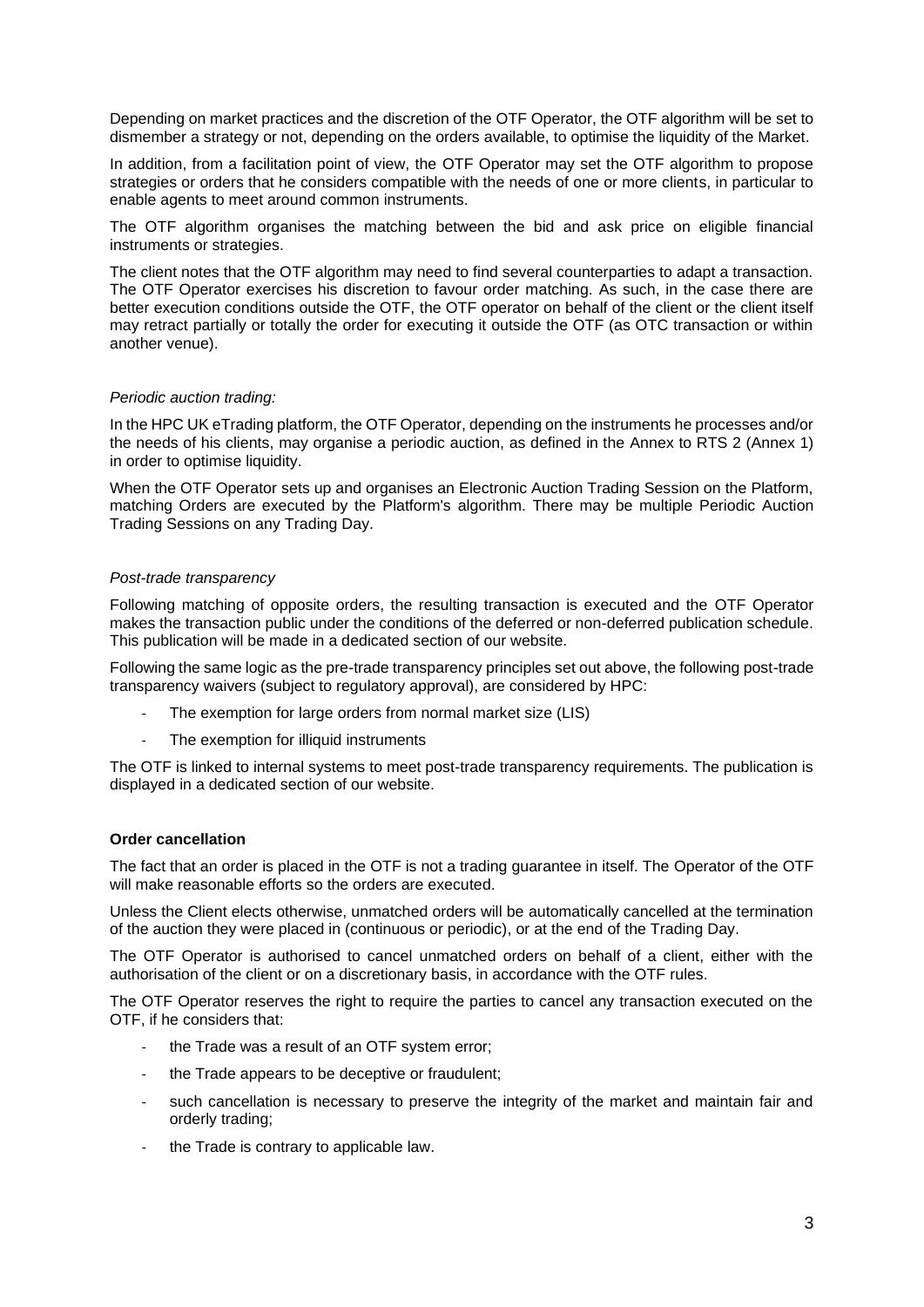# **Trade Error**

In case of Trade error, the OTF Operator may cancel trades in the following circumstances:

- by mutual agreement of the counterparties to a transaction;
- when the OTF Operator reasonably considers that a transaction is clearly erroneous.

# **Confirmation of execution**

Once orders are matched within the system, execution is pre-confirmed by voice, Bloomberg message or any other accepted protocol to the counterparties of each party to the transaction (hybrid mode) otherwise, an electronic notification is sent to the client (electronic mode).

# **Settlement**

For Name Give Up Transactions, each Client is responsible for the settlement of all transactions it executes on the OTF and each Client must ensure that it has the ability, including legal and regulatory capacity, to settle such transactions accordingly. The Operator is not responsible or liable for the settlement of the transactions executed by a Client on the OTF. However, the operator shall provide or make available to each customer the details of each transaction that the customer performs on the OTF, in order to facilitate the prompt settlement of such transactions by the customer.

Transactions involving swaps and options on swaps are future confirmed to participants using Markitwire. For transactions in cleared derivatives, the clearing house HPC IS has registered its venue with will receive the trade feeds on Cleared Derivatives Trades.

For HPC UK eTrading platform transactions involving HPC IS own account (matched principal trading), the latter takes part to the transactions. Clients do not know each other and trade simultaneously with HPC IS. Both trading and settlement are qualified "blind". Matched principal transactions are settled by HPC IS through its settlement agent. HPC IS shall provide or make available to each Client the details of the transaction in order to facilitate the prompt settlement of these transactions.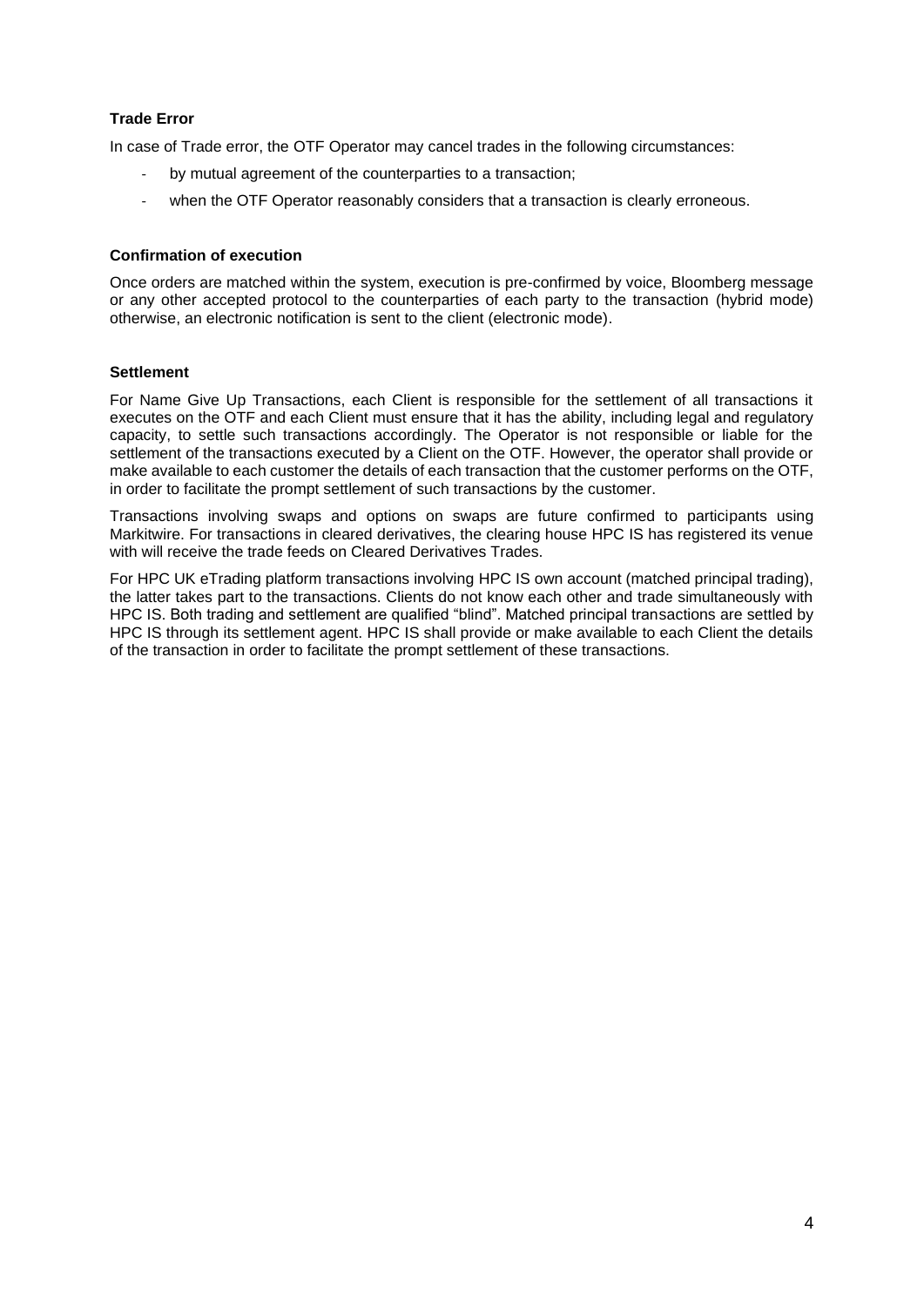### **Note on hybrid / electronic auctions**

In the HPC UK eTrading platform, trading activities, depending on the instruments and/or client's needs, are performed using continuous or periodic auction mode as defined in the Annex to RTS 2 (Annex 1). Auctions are carried out according to different types of modalities, which are described below.

Before initiating auctions, the OTF Operator specifies the terms and conditions of such auctions.

#### **General principles**

- o **Market hours**: The auctions take place during the OTF's opening hours as specified in its General Regulations.
- o **Trading modes**:

|                                  | <b>Continuous</b>      | Periodic                                                                         |
|----------------------------------|------------------------|----------------------------------------------------------------------------------|
| <b>Hybrid trading system</b>     | Variable Price Auction | <b>Fixed Price Auction</b><br>Variable Price Auction                             |
| <b>Electronic trading system</b> | Variable Price Auction | <b>Fixed Price Auction</b><br>Variable Price Auction<br>$\overline{\phantom{0}}$ |

#### **I - Hybrid/Electronic trading system Continuous auctions:**

#### Opening & closing

The opening and closing of the continuous auction, included in the market opening hours, is at the discretion of the OTF Operator, who may decide to close the session if he considers that the conditions are not met for the proper functioning of the OTF<sup>1</sup>.

The continuous auction session may co-exist with a possible periodic auction session.

#### Price formation:

A price is offered to clients in real time, on a purely indicative basis, for each of the instruments available for auction. This price proposal, by the OTF operator, represents, at the time of the launch of the session, his vision of the market level that optimises the probability of trading, commonly known as the "mid-market".

#### Communication of orders:

Orders are entered into the platform for an instrument or instrument strategy, **either by the client (electronic mode) or by the OTF Operator for his client after receiving the order by voice or electronic message (hybrid mode). All orders placed into the platform on continuous auction mode can interact.**

When the OTF Operator receives the order by voice (or by electronic message), he applies his discretion (subject to explicit instructions from the client), for best execution purposes, to place the order in the OTF or process it in OTC.

When the order is placed in the OTF and, in order to ensure the proper functioning of the system and with consideration for best execution, the OTF Operator will exercise his discretion to remove an order from the OTF platform, remove all orders from the same client from the platform, or close the session.

#### Modification and deactivation of orders:

Clients are responsible for tracking and modifying their orders, whether they have placed the order themselves or via the OTF Operator. They can simply deactivate their orders individually or in their entirety or modify them individually.

On the other hand, the OTF Operator may deactivate an order at his discretion if he considers that the client no longer has the material capacity to modify or deactivate it himself (disconnection or absence of the client).

Visibility of orders during the session

All participants have access to all price, direction and size information regarding the best bid and offer for each instrument. There is no order book depth. Each client also has visibility on his own orders and those of his team.

<sup>1</sup> The continuous auction trading mode is the default negotiation mode in the hybrid/electronic OTF. However, and depending on circumstances, the OTF could be closed. In such situation, a notification is provided to clients.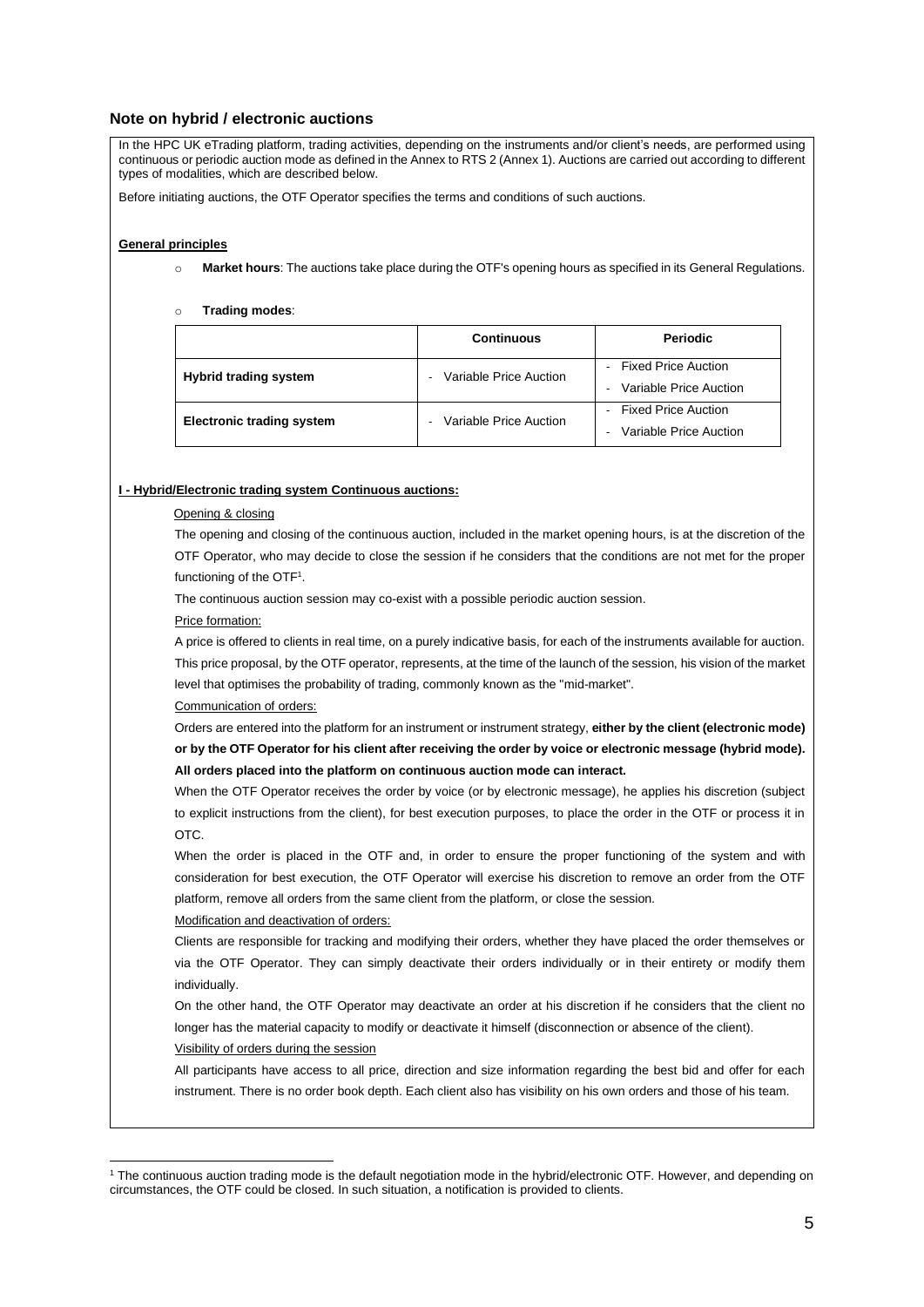#### Matching orders

Matches are made by the system, without human intervention.

All participants and the OTF Operator receive a continuous notification of the transactions processed for each of the instruments available on the platform. The last transaction on each instruments or strategies is visible on the platform (date/time, price, size).

Only the two parties to a transaction and the OTF Operator know the names of the parties involved in each transaction.

#### Regulatory transparency

Orders and transactions are published in real time via regulatory transparency tools in compliance with authorised derogations (waivers and deferrals).

Confirmation of transactions

The parties to a transaction are invited to validate their transaction in order to trigger the sending of an electronic confirmation. Confirmation is only sent when both parties have validated the transaction. The parties are committed as soon as they are matched. Non-validation does not break their commitments. This validation simply avoids triggering a confirmation process in the event of a breach of contract by mutual consent (error of one party accepting the cancellation by the other) within five minutes of the matching.

#### **Suspense Auctions within the Continuous Auction after a trade**

Straight after the Continuous Auction transaction has been matched, parties involved in the transaction are invited to increase their respective size of the transaction by increasing the size of their respective order. This step of the workflow is called the Suspense Auction. The Suspense Auction lasts between 20 seconds and 60 seconds depending on markets. The system will match the larger size possible. The remaining unmatched size will be placed in the Spot Auction with a second to none priority.

#### **Spot Auctions within the Continuous Auction after a trade**

Immediately following this first suspense auction, a spot auction takes place for a duration of 30 to 60 seconds (depending on markets), still on the instrument or strategy of the trade. This time the trade is visible to all participants. All OTF participants can engage in this auction similarly to a periodic auction, detailed below.

#### **II - Hybrid/Electronic trading system Periodic auctions**

Periodic auctions are characterised by:

- Their duration
- The Instruments processed

Thus, the launch of a periodic auction is determined by the OTF Operator according to the instruments he trades and the conditions prevailing at the time the decision to launch a periodic auction is taken.

#### Opening of the session:

At any time during market opening hours, on his own initiative or at the request of one or more client, the OTF Operator may decide to launch a periodic auction session. Prior to launching the periodic auction, OTF clients receive an electronic or voice notification of the imminent session.

#### Duration of the session:

Once started, a countdown timer indicates the remaining session time. The operator may decide, at his discretion, to extend the session. Participants receive a notification of the extension of the auction session and the countdown is updated

#### Price formation

A price is offered to clients for each of the instruments available at the auction. This price proposal, by the operator OTF, represents his vision, at the time of the launch of the session, of the market level optimising the probability of trading, commonly known as the "mid-market". **For the Variable price Auction, this price may vary** during the session depending on the orders communicated to the system (see below)

### Communication of orders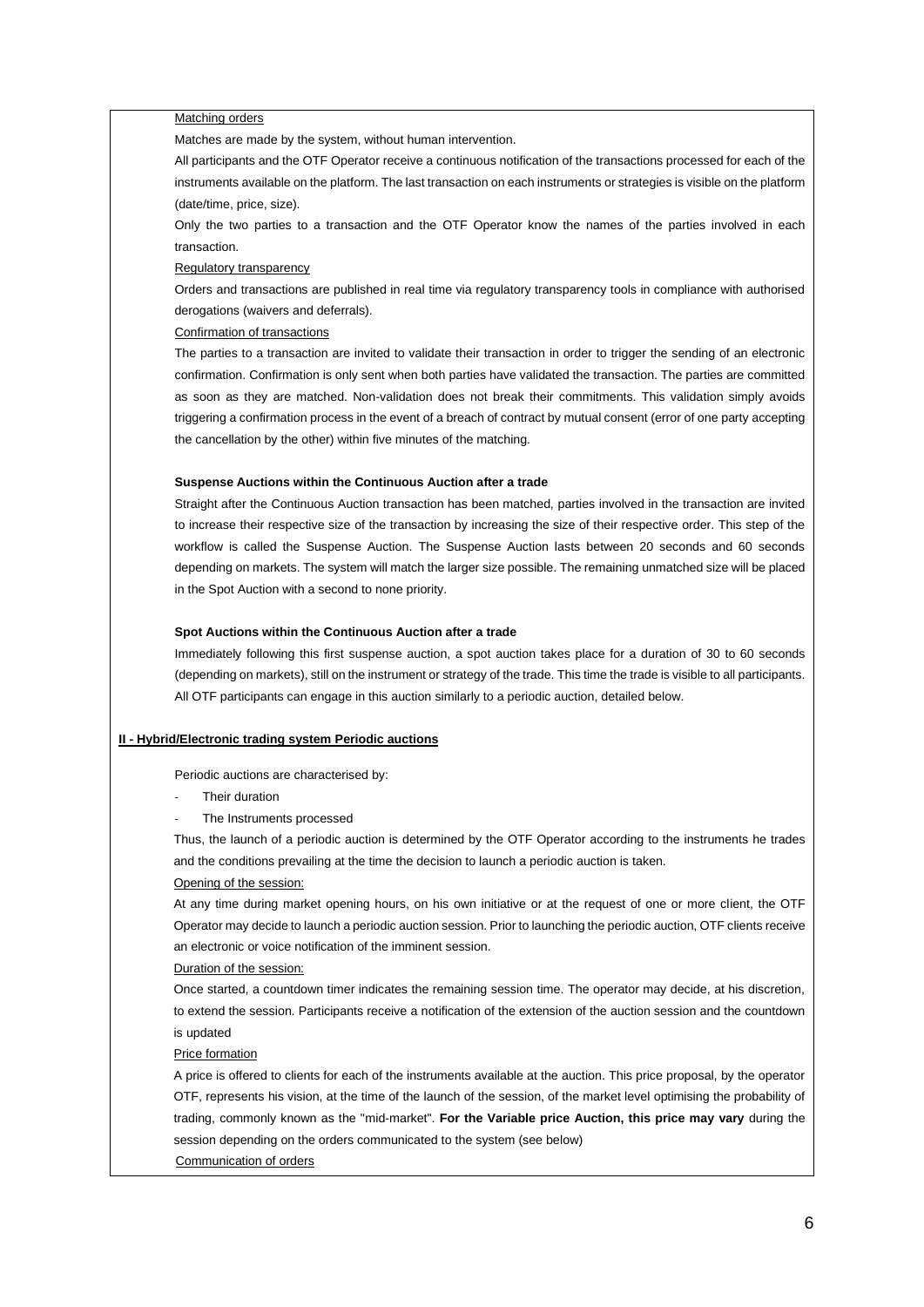Depending on the markets and according to the "Product Instructions", Orders placed in the platform on an instrument or instrument strategy:

- either by the client (electronic mode),
- **or by the OTF Operator for his client (hybrid/electronic mode),**

and carry the characteristics of a complete order, the price being fixed: direction (buy or sell), size and possibly price in the case of a variable price auction. Indeed, in this case, **the client can either place an order at the proposed price or set a different price**. If the price is more aggressive than the proposed price, then the latter becomes the proposed price. If the price is less aggressive than the proposed price, then the proposed price remains unchanged.

#### Visibility of orders during the session

**OTF Operators** only have access to orders they have placed on behalf of their clients. They do not have access to orders that have been directly placed by their clients (electronic mode).

**Other participants** do not have access to information regarding the direction or size. There is no order book. Depending on market practices, and at the discretion of the OTF Operator, they either have no information or only an indication of the presence of an order at the price offered on an instrument (or strategy) without indication of direction or size.

For a variable price auction, the system however distinguishes, where applicable, aggressive orders (that have modified the proposed price) from other orders.

#### Matching orders

Matches are made by the system, without human intervention and without distinction of the way the orders have been placed (hybrid or electronic).

A notification of the transactions processed for each of the instruments available for auction is sent over time to all participants including the OTF Operator. Only the two parties to a transaction and the OTF Operator know the names of the parties involved in each transaction.

#### Regulatory transparency

Orders and transactions are published in real time via regulatory transparency tools in compliance with authorised derogations (waivers and deferrals).

#### Confirmation of transactions

The parties to a transaction are invited to validate their transaction to trigger the sending of an electronic confirmation. Confirmation is only sent when both parties have validated the transaction. The parties are committed as soon as they are matched. Non-validation does not break their commitments. This validation simply avoids triggering a confirmation process in the event of a breach of contract by mutual consent (error of one party accepting the cancellation by the other) within five minutes of the end of the session.

#### **II – b – Electronic Trading System**

#### Periodic electronic auctions at a fixed price:

Opening of the session:

At any time during market opening hours, on his own initiative or at the request of one or more client, the OTF Operator may decide to initiate a periodic auction session. Prior to the launch of the auction, OTF customers receive an electronic or voice notification of the imminent session.

Duration of the session:

Once started, a countdown timer indicates the remaining session time. The operator may decide, at his discretion, to extend the session. Participants receive a notification of the extension of the auction session and the countdown is updated.

Price formation

A price is offered to clients for each instrument. This price proposal, by the operator OTF, represents his vision, at the time of the launch of the session, of the market level optimising the probability of trading, commonly known as the "market environment".

#### Communication of orders